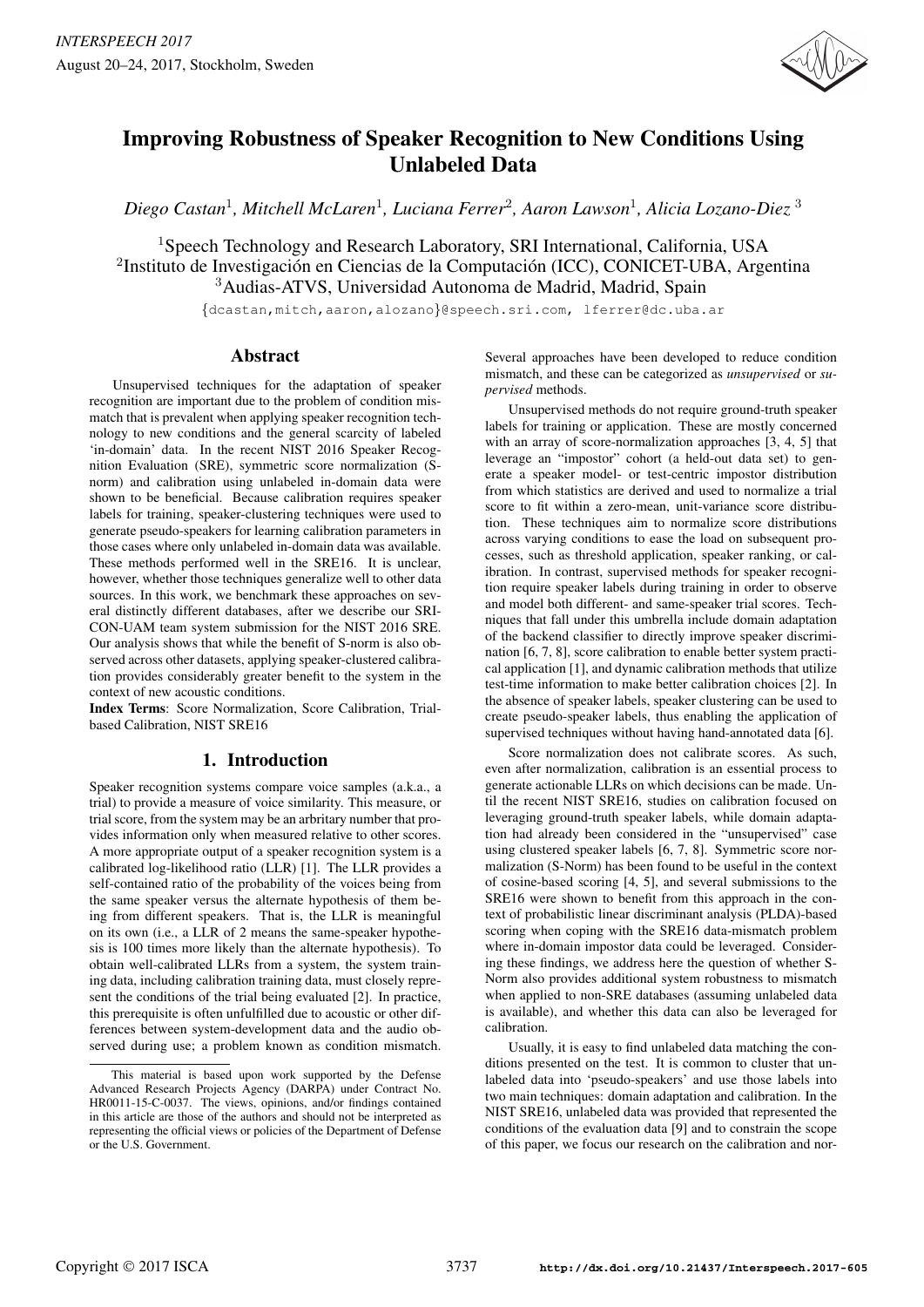malization techniques, leaving the domain adaption techniques for further studies. Therefore, this paper studies and compares those techniques used in the SRE16 such as, S-Norm, adaptive S-Norm (AS-Norm) [6], linear logistic regression, or trial-based calibration, which were deemed helpful for dealing with the mismatch between development and evaluation data. We compare these techniques on several distinctly different databases to determine which techniques, or combination thereof, generalize to these new environments when unlabeled data also exists for system adaptation.

# 2. Normalization

Score normalization consists of a set of methods for improving robustness against variability by shifting and scaling scores to fit a predefined impostor score distribution. The aim is to reduce the variability between trials, while subsequently enables more reliable decisions through the application of a decision threshold or ranking of trial scores. This is accomplished by normalizing the raw trial score (typically LLRs from PLDA) relative to a set of cohort models with respect to the speaker model and/or test sample, thereby transforming the scores to remove the speaker- or test-dependence on the expected impostor score distribution. Normalization fits impostor scores to a normal zero-mean, unit standard-deviation Gaussian distribution by using  $S' = \frac{S - \mu_i}{\sigma_i}$  where  $\mu_i$  and  $\sigma_i$  are estimations of the mean and the standard deviation of the impostor scores generated from the impostor cohort in one of several ways. Each normalization technique defines a different method for estimating these statistics. These techniques include Z-Norm for speakercentric normalization, T-Norm for test-centric normalization, or a combination of both for ZT-Norm [3]. Speaker- and testadaptive versions of these were also proposed to better normalize for trial-specific differences [10].

In the i-vector paradigm, the trials are symmetric (i.e., the same LLR results irrespective of two samples being assigned as enrollment and test samples or vice versa). Accordingly, symmetric score normalization (S- Norm) was developed in the context of cosine scoring of i-vectors [5, 4]. The NIST SRE16 found that both S-Norm and adaptive S-Norm (AS-Norm) improved robustness when condition mismatch existed between system PLDA backend training data and evaluation data. This finding motivated us to look deeper into how robustly the S-Norm techniques enhance robustness to unseen conditions.

#### 2.1. Symmetric normalization (S-Norm)

S-Norm uses a single cohort that contains speech segments from speakers not expected to be observed in the evaluation data. Its respective S-Norm parameters are the mean and standard deviation of the scores between the given utterance (test or enrollment) and the entire cohort. The normalized score is given by,

$$
S' = \frac{S - \mu_t}{\sigma_t} + \frac{S - \mu_m}{\sigma_m},\tag{1}
$$

where  $\mu_t$  and  $\sigma_t$  are estimated from the score distribution of the test segment against the cohort, and  $\mu_m$  and  $\sigma_m$  as estimated from trial score distribution of the model (i.e., enrollment) segment against the cohort. S-Norm is expected to be most effective when the conditions of the impostor cohort are representative of the evaluation trial conditions.

#### 2.2. Adaptive symmetric normalization

We also used a dynamic or adaptive variant of S-Norm, referred to as Adaptive S-Norm (AS-Norm), which adjusts to the condi-

tions of the trial at hand [10]. This approach selects a subset of samples from the held-out cohort to compute the normalization parameters. The selection is done based on the similarity between the trial sides and the cohort samples. It creates a vector of scores pairing up the held-out samples against a set of other held-out samples. It then does the same for the sides in the trial and selects the samples for which the vector of scores is closest to the one for each of the sides. In other words, the criteria defines similarity between two samples based on the scores that the system produces when testing these samples against impostor samples. The samples that are selected for normalization could then be either from similar conditions, similar speakers, or both, to the samples in the trial.

# 3. Calibration

Whether scores are normalized or not, system calibration remains an important process. While normalization modifies the distribution of the scores to provide more robustness against different conditions, it does not produce calibrated LLRs. A speaker recognition system is considered to have most utility when calibrated log-likelihood ratios (LLR) are its output [11]. In many circumstances, even the most speaker-discriminative system will be of limited application unless it is well calibrated. The role of calibration is transforming scores (normalized or otherwise) into interpretable LLRs [11]. By interpretable, we refer to the value of a calibrated LLR, which relays the weight of evidence with respect to the same-speaker and different-speaker hypotheses.

Once the scores are properly calibrated, the optimal threshold for a certain cost function can be determined using Bayes decision theory. Scores are usually transformed by a monotonically increasing function with parameters that must be trained. If the function consists of few parameters, then the risk of over-fitting is low [12]. Linear logistic regression is generally used for calibrating speaker recognition systems due to its ability to generalize well and the availability of toolkits such as FoCal [13] and BOSARIS [14]. Alternate methods of calibrating systems have also been proposed that consider metadata [15, 16]. More recently, Trial-based Calibration (TBC) was proposed in [2] as a dynamic calibration technique aimed at providing robustness to unseen and widely varying conditions by leveraging external information from the enrollment and test samples to select appropriate calibration training data for the trial.

In contrast to normalization, the calibration process requires knowledge of both the expected target and impostor trial distributions, typically generated using a representative dataset with speaker labels.

#### 3.1. Logistic regression

Perhaps the most commonly used calibration technique in the field of speaker recognition is logistic regression [13]. A calibration model (shift and bias) is learned by using linear logistic regression from a large pool of trials deemed to be representative of the end-use conditions. A single model is typically trained using all development data and requires speaker labels to model target versus impostor score distributions.

#### 3.2. Trial-Based calibration (TBC)

Trial-based calibration [2] was recently developed to cope with dramatic mismatch between system calibration data, enrollment speech, and test speech. This dynamic calibration approach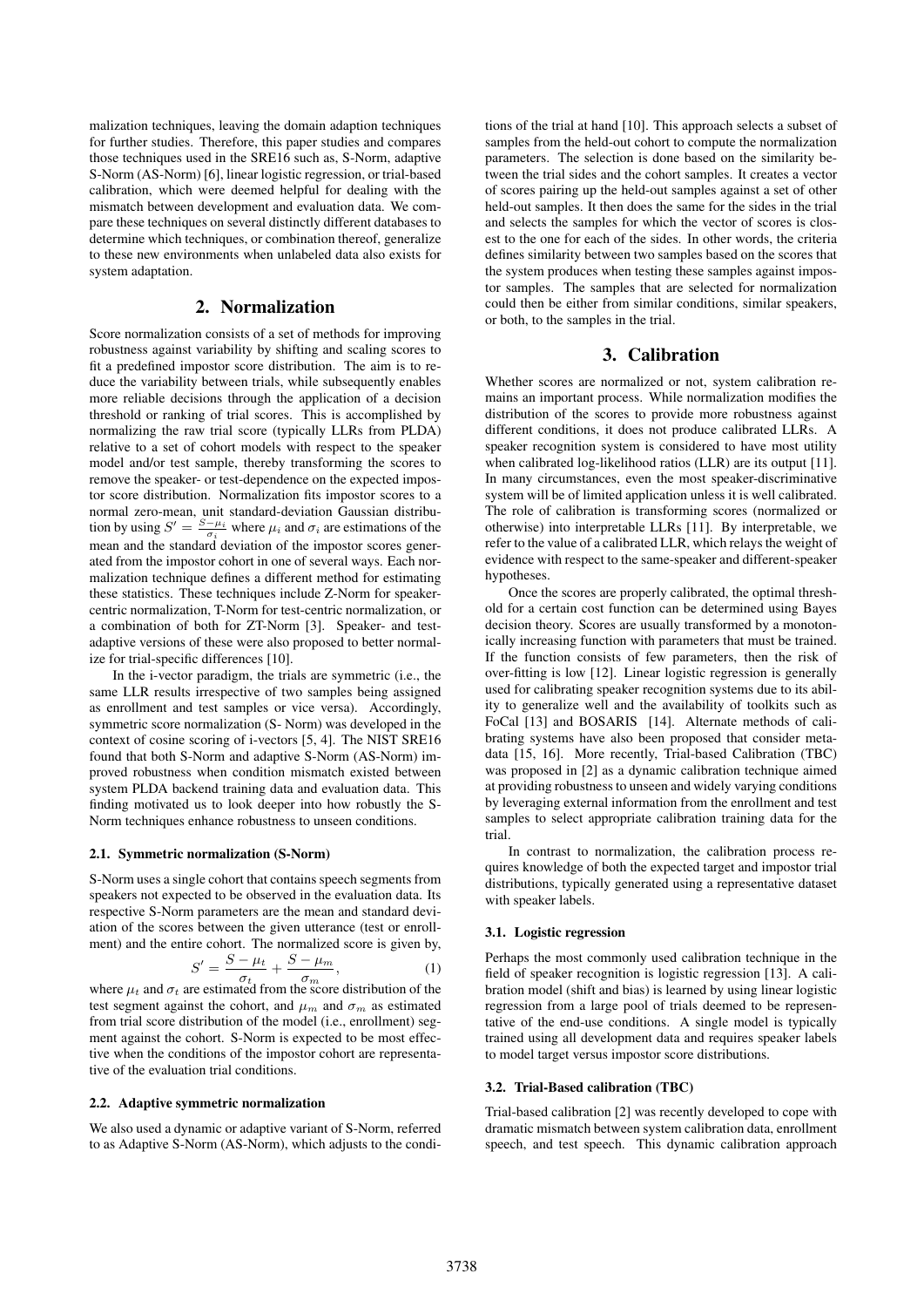uses information about the conditions in both sides of the trial to adaptively calibrate the trial. This is accomplished using universal audio characterization (UAC) [17], which extracts a metadata vector (UAC vector) for each trial side. This vector indicates the likelihood of predefined classes such as gender, duration class, and bitrate (as used in this work based on SRE16 development set results). These trial UAC vectors are compared to the UAC vectors extracted from a candidate calibration dataset to downselect the most representative trials from which to learn the trial-dependent calibration model. Here, we downselected to 500 target trials as tuned on the SRE16 development set. Calibration parameters are learned through simple logistic regression using this small, highly relevant calibration dataset with which the trial score is calibrated. In this way, the conditions in the calibration model for the trial are more representative than would be the case for a global calibration model learned on all data and result in better calibration across mixed conditions [2]. For more details on TBC, readers are referred to [2].

In the current context, we extended this technique in two ways: (1) using clustered speaker labels instead of ground truth and (2) using in-domain data as opposed to mismatched data. Being a dynamic process, TBC is much like AS-Norm in that it considers information from both sides of the trial. However, rather than normalizing the impostor score distribution using downselected segments chosen by speaker similarity, TBC calibrates to proper LLRs and uses information outside the task of speaker comparison to make the choice of calibration segments.

#### 3.3. Speaker clustering

To leverage supervised methods in the context of unlabeled data, pseudo-speaker labels must first be estimated. For this purpose, we employed speaker clustering.

We clustered the unlabeled data into pseudo-speakers using the following procedure for each evaluated dataset. First, the data was divided into language groups (minor/major for SRE16, and five different languages for RATS). The clustering procedure was done separately for each of these language sets, and i-vectors were created for each sample in each set. A PLDA model trained on the training data from the closed condition was used to generate all-vs.-all scores for the i-vectors in each set. These scores were then transformed into a distance matrix. The distances were computed as the opposite of the log-likelihood ratios (LLR) obtained with PLDA, shifted by the maximum LLR obtained for any pair of samples. This way, the minimum distance was 0. Finally, hierarchical clustering with an average linkage method was used to generate a clustering tree. The tree was then pruned by ensuring that each cluster had a cophenetic distance no greater than a certain threshold,  $t$ . The value of  $t$  that optimized clustering performance (as measured by the adjusted rand index) on the SRE16 development speakers was used to cluster the unlabeled segments. This resulted in 615 clusters (532 from the major set and 83 from the minor set) of sizes ranging from 1 to 187 for SRE16.

# 4. System Description

The speaker recognition system used in this study was based on our primary submission for the SRE16 evaluation. It involved a four-way score-level fusion of a single DNN-based system leveraging the hybrid alignment framework [18] and three traditional universal background model (UBM) i-vector systems based on mel-frequency cepstral coefficients (MFCC), power-

normalized cepstral coefficients (PNCC) [18], and pitch-based PROS features [19]. Clustering was performed using the PLDA scores obtained from employing an i-vector-fusion of three of the subsystems (all except for MFCC) for improved discrimination during clustering.

The DNN training data was Fisher and Switchboard 1 data, per the restrictions of the fixed training condition of SRE16. The UBM and i-vector subspaces were trained using all available clean telephone data in the Mixer datasets only. Other datasets and microphone conditions were found to degrade performance on the development set. The PLDA models in all subsystems were trained using Mixer telephone data, and Mixer microphone data degraded with reverb or compression. For a more complete description of the system, including our exploration of PLDA domain adaptation, we refer the reader to [21].

# 5. Experiment Protocol

All the experiments in this section were performed using the "fixed" training condition in SRE16. This condition limits system training to the data provided from the 2016 corpus collection, from previous SREs, and to the Switchboard corpora that contain transcripts. No other auxiliary data was allowed. The data were composed of telephone conversations spoken in Tagalog and Cantonese (referred to as the major languages) and Cebuano and Mandarin (referred to as the minor languages). The development set contains data from the two minor languages, while the evaluation data is based on the two major languages. This paper presents results only for the evaluation dataset since the results on the development set were very noisy and present large confidence intervals due to the limited amount of data and our focus is on the generalization of techniques to alternate datasets. An unlabeled set of approximately 2200 conversation sides was provided for SRE16, matching the evaluation conditions and containing labels only regarding which language group the audio was from.

We also benchmarked on part of the DARPA RATS speaker recognition corpus and the Speakers in the Wild (SITW) corpus. For RATS corpus, we used the original (source) telephone segments in the collection of push-to-talk transmissions for the DARPA RATS speaker recognition dataset [22]. The telephone data was sourced from five non-English languages (Arabic levantine, Farsi, Dari, Pashto and Urdu) and contained speech from 336 speakers. As in SRE16, no cross-language trials were considered. We truncated each of these files to include 10 to 60 seconds of speech, then divided the dataset by speaker label into "unlabeled" and "eval" splits, each having equal language distribution. These splits had 842/87 and 9624/249 segments/speakers, respectively. For the eval set we created six cuts per original segment with durations between 10 and 60 seconds of speech. For the unlabeled set, a random duration was selected for each original segment.

The SITW dataset is composed of nearly 300 individuals across clean interview, red carpet interviews, stadium conditions, outdoor conditions, and multi-speaker scenarios. Each individual also has speech acquired from unedited camcorder or cellphone footage. All noise, reverberation, compression and other artifacts in the corpus are natural characteristics of the original audio. We refer to [23] for more information about the data collection and a detailed description of the different conditions. For the purpose of this study, we constrained the data to single-speaker enrollment and tests (i.e., the core-core condition) and used the development partition as "unlabeled" data, and report results on the "eval" set.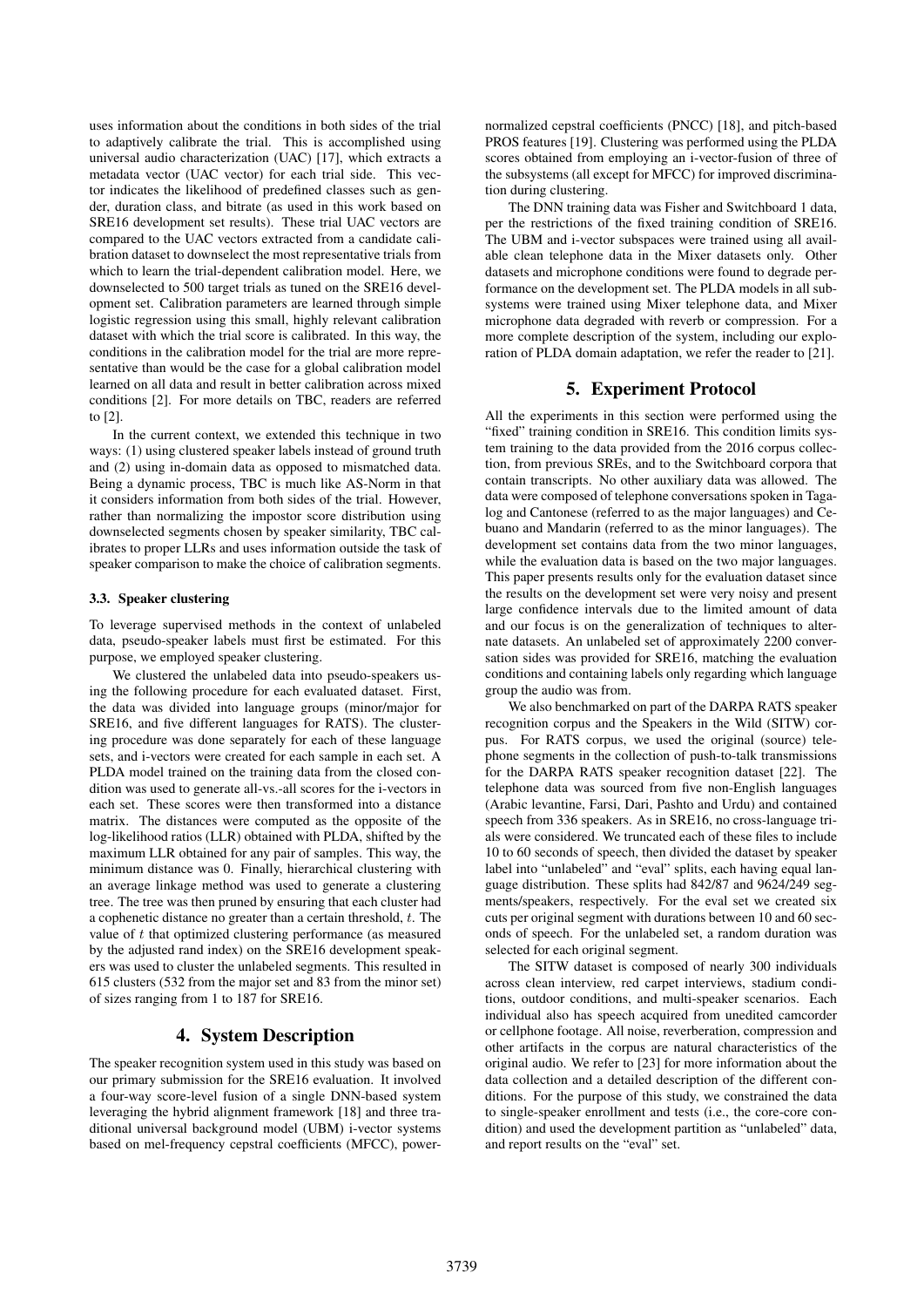# 6. Results

This section compares normalization and calibration techniques in the context of SRE16 when leveraging unlabeled in-domain data. We also benchmark these approaches on other databases to determine whether trends generalize to other data. We benchmark the overall performance with the well-known Cllr and EER metrics, and the calibration performance with minDCF and ActDCF.

#### 6.1. Results using true speaker labels for calibration

We start our experiments by focusing on the unsupervised techniques of S-Norm and AS-Norm when we calibrate with true speaker labels. These approaches were benchmarked on SRE16, RATS and SITW corpora with results given in Table 1. For this analysis, we calibrated scores with true speaker labels from the SRE16 development data and the ground-truth speaker labels of the RATS and SITW "unlabeled" data. SRE16 showed a 17% and 19% relative gain in Cllr, and actDCF with equal cost respectively, through application of either S-Norm or AS-Norm over the raw scores with global calibration. Although TBC with S-Norm provides the best EER and minimum costs for SRE16, there is greater miscalibration (difference between actual and minimum costs) when using TBC compared to global calibration. These results demonstrate the substantial contribution that S-Norm makes in the context of SRE16.

On the RATS data, S-Norm gives a significant improvement over unnormalized scores for all metrics except Cllr. As in SRE data, AS-Norm does not give significant improvements over simple S-Norm. For this data, TBC gives a significant improvement for unnormalized scores and a somewhat less consistent improvement for S-Norm scores. Finally, for SITW data, S-Norm with TBC is consistently better for all the metrics

Overall, these results suggest that S-Norm is a viable option to improve the robustness of a system across datasets, assuming in-domain data is available for the purpose, and additionally applying TBC with labeled in-domain data provides better discriminative power, but this is not always correlated with calibration performance.

Table 1: *Application of S-Norm and AS-Norm using unlabeled data on SRE16, RATS and SITW databases. Calibration was performed using the labeled development set.*

|             |            |             | performed using the tabella development sen |       |             | Equal Cost |  |
|-------------|------------|-------------|---------------------------------------------|-------|-------------|------------|--|
|             | CAL        | <b>NORM</b> | <b>CLLR</b>                                 | EER   | <b>MDCF</b> | ADCF       |  |
| SRE16-Eval  | global     | Raw         | 0.508                                       | 12.98 | 0.259       | 0.308      |  |
|             | global     | S-Norm      | 0.419                                       | 12.25 | 0.241       | 0.247      |  |
|             | global     | AS-Norm     | 0.412                                       | 12.10 | 0.238       | 0.241      |  |
|             | TBC        | Raw         | 0.466                                       | 12.60 | 0.250       | 0.280      |  |
|             | TBC        | S-Norm      | 0.477                                       | 11.55 | 0.225       | 0.299      |  |
| <b>RATS</b> | global     | Raw         | 0.228                                       | 4.74  | 0.093       | 0.126      |  |
|             | global     | S-Norm      | 0.224                                       | 4.13  | 0.081       | 0.081      |  |
|             | global     | AS-Norm     | 0.213                                       | 4.14  | 0.081       | 0.120      |  |
|             | <b>TBC</b> | Raw         | 0.190                                       | 4.35  | 0.086       | 0.094      |  |
|             | TBC        | S-Norm      | 0.173                                       | 3.97  | 0.078       | 0.087      |  |
| SITW        | global     | Raw         | 0.273                                       | 7.83  | 0.155       | 0.157      |  |
|             | global     | S-Norm      | 0.282                                       | 7.81  | 0.154       | 0.157      |  |
|             | global     | AS-Norm     | 0.271                                       | 7.79  | 0.154       | 0.156      |  |
|             | TBC        | Raw         | 0.251                                       | 7.31  | 0.144       | 0.144      |  |
|             | <b>TBC</b> | S-Norm      | 0.251                                       | 7.19  | 0.142       | 0.144      |  |

#### 6.2. Results using pseudo-speaker labels for calibration

In this section we use pseudo-speaker labels obtained from clustering instead of true labels for calibration, and we use the "unlabeled" data for SRE16 calibration instead of the development set. In the previous section, we found no significant advantage from using AS-Norm instead of S-Norm. Therefore, we chose to optionally apply S-Norm in the following experiments as opposed to AS-Norm, due to the lower computational cost. To apply both S-Norm and calibration using the same dataset, S-Norm was first applied in a cross-validation manner before pooling the normalized scores on which calibration was then trained.

| SITW databases. |            |             |             |            | Equal Cost |             |
|-----------------|------------|-------------|-------------|------------|------------|-------------|
|                 | CAL        | <b>NORM</b> | <b>CLLR</b> | <b>EER</b> | MDCF       | <b>ADCF</b> |
| SRE16-Ev.       | global     | Raw         | 0.637       | 12.98      | 0.259      | 0.398       |
|                 | global     | S-Norm      | 0.523       | 12.25      | 0.241      | 0.258       |
|                 | <b>TBC</b> | Raw         | 0.485       | 12.44      | 0.247      | 0.303       |
|                 | TBC        | S-Norm      | 0.691       | 18.33      | 0.356      | 0.405       |
| <b>RATS</b>     | global     | Raw         | 0.195       | 4.74       | 0.093      | 0.100       |
|                 | global     | S-Norm      | 0.258       | 4.13       | 0.081      | 0.121       |
|                 | <b>TBC</b> | Raw         | 0.189       | 4.58       | 0.089      | 0.092       |
|                 | TBC        | S-Norm      | 0.323       | 4.12       | 0.080      | 0.152       |
| SITW            | global     | Raw         | 0.767       | 7.83       | 0.155      | 0.290       |
|                 | global     | S-Norm      | 0.484       | 7.81       | 0.154      | 0.211       |
|                 | TBC        | Raw         | 0.817       | 7.83       | 0.155      | 0.306       |
|                 | TBC        | S-Norm      | 0.566       | 7.80       | 0.155      | 0.224       |

Table 2: *Completely unsupervised techniques global calibration and TBC with clustered speaker labels on SRE16, RATS and*

Several different comparisons can be made from the results in Table 2. First, we consider performance of calibration in the absence of S-Norm. The application of clustered calibration tends to provide reasonable actDCF performance on SRE16 and RATS datasets, indicating suitability of the approach, however the calibration performance on SITW was considerable worse than use of groundtruth labels in Table 1. This may be attributed to worse clustering performance on the considerably varying conditions of SITW. In contrast to groundtruth labels, TBC with clustered labels did not benefit from the application of S-Norm with the exception of RATS EER and MDCF metrics, and EER in SITW.

While trends are not consistent across datasets, it would appear that either the application of S-norm and global calibration from clustered speakers, or the application of TBC and no normalization are the most feasible options when using unlabeled in-domain data.

# 7. Conclusions

This paper compared using unlabeled in-domain data during the normalization and calibration stages of a speaker recognition system, across several different datasets. The unsupervised approaches of symmetric normalization (S-Norm) and adaptive S-Norm were found to offer robustness in some instances, while never reducing system performance when supervised calibration was applied. The application of global calibration using clustering to generate pseudo-speaker labels was found to provide reasonable calibration performance when clustering performance was sufficient for the conditions. Introducing S-Norm as a pre-processing step to global calibration with the same unlabeled data showed the best minDCF performance, but at a much greater cost to calibration performance. In the absence of labeled in-domain data, the application of S-Norm followed by global calibration demonstrated the most robustness across datasets, with S-Norm improving overall speaker discrimination. Future work will investigate using disjoint datasets for the normalization and calibration tasks and better generalization of TBC when in-domain data is available.